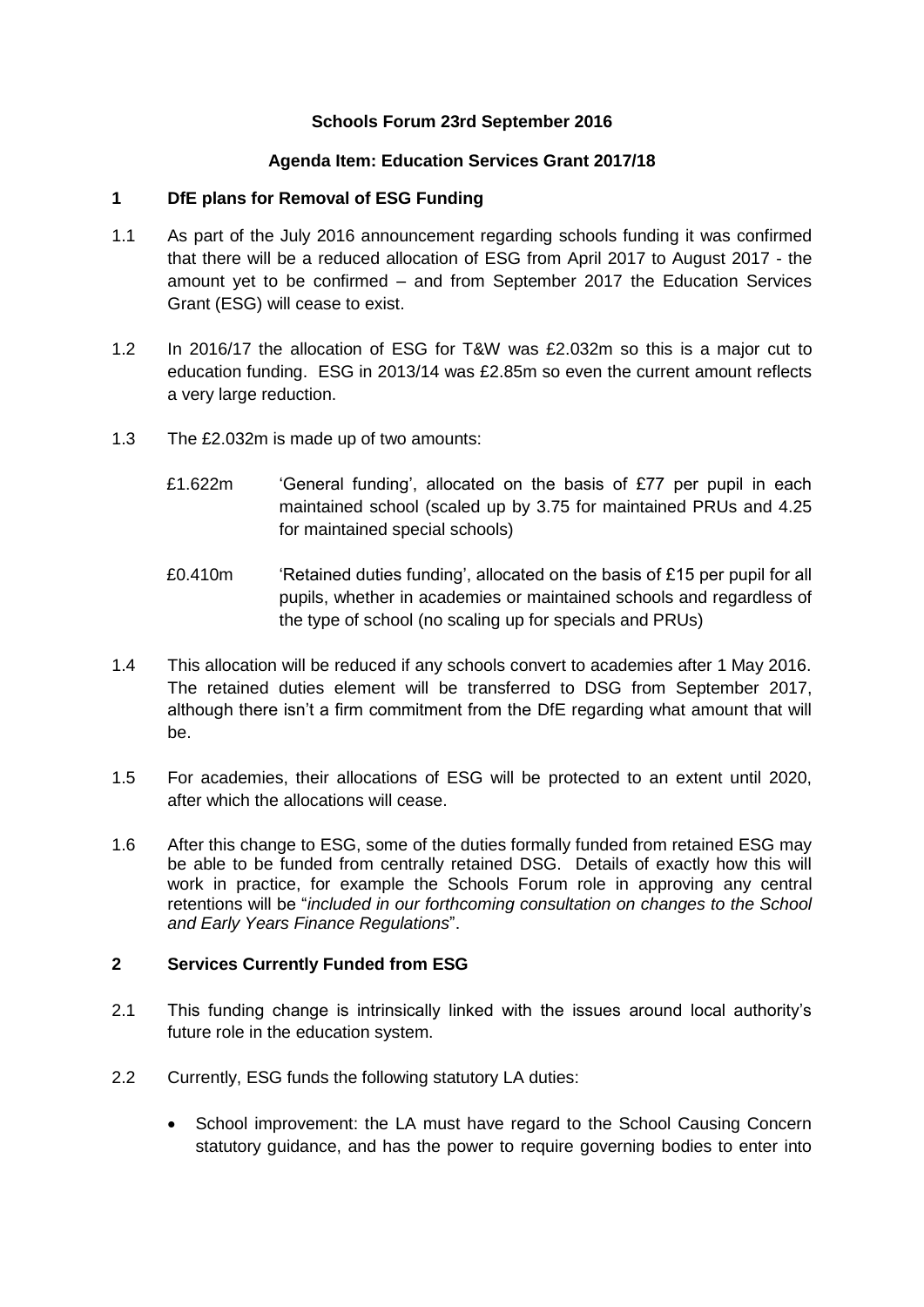arrangements, appoint additional members and provide for interim executive members;

- Education strategy (the LA must appoint a Director of Children's Services and strategically plan for its education service);
- Finance (preparation of revenue budgets, incorporation of income and expenditure into its accounts, dealing with external audit of grant claims and returns relating to education, internal audit);
- Provision of information requested by the Secretary of State;
- Core human resources functions for maintained schools (general school workforce advice, appointment and termination of staff, payment of pension contributions);
- Core finance functions for maintained schools (monitoring compliance with Scheme for Financing schools, ensuring CFR data is passed to the Secretary of State);
- Health & safety functions for maintained schools that cannot reasonably be delegated to school governing bodies;
- Monitoring and reporting on any school companies set up by maintained schools;
- Ensure compliance with the Equality duty for maintained schools;
- Set up a standing advisory council on religious education and prepare an agreed syllabus of religious education for maintained schools;
- Attendance functions (for all schools including academies): make arrangements to identify children not receiving education, send notices to parents followed by school attendance orders and supervision orders where appropriate, publish and administer a code for penalty notices, improve attendance, investigate whereabouts of children with poor attendance;
- Enforce requirements and protections for children below compulsory school leaving age taking part in employment or performances;
- Asset management: responsibility for capital strategy for all schools including academies e.g. basic need, general landlord duty for all buildings let to academies and for all community school buildings;
- Asset management for maintained schools, ensuring that all schools have appropriate facilities, are safe, weather resistant, have appropriate heating, lighting and ventilation, adequate water supplies and drainage, adequate playing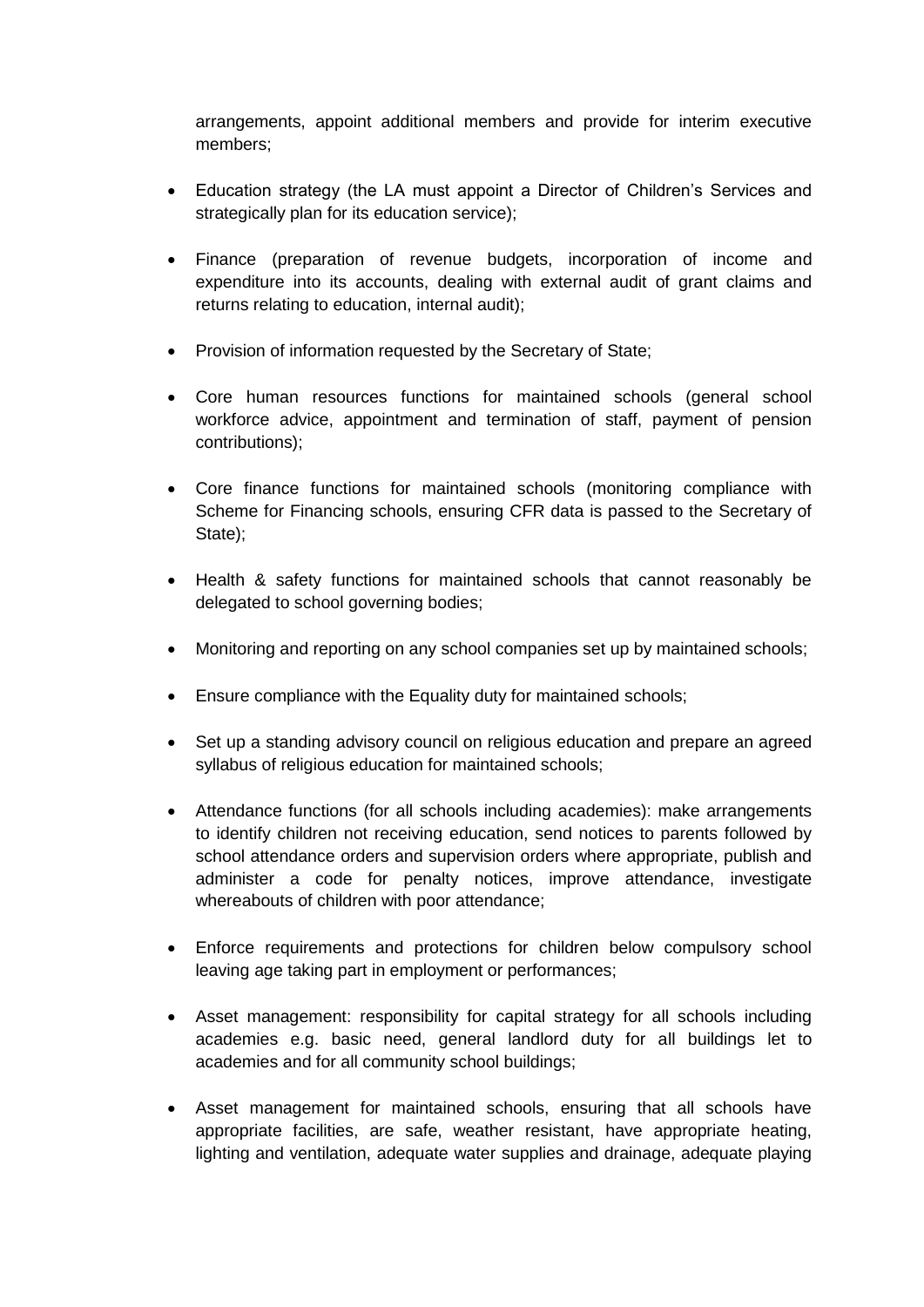fields. LAs also must manage the risk from asbestos and has a general health and safety duty for employees and others who may be effected;

- Redundancy costs for maintained schools unless there is a good reason not to fund them.
- Jointly (with NHS) commission services to support disabled children and young people and those with SEN in all schools including academies who need therapy support;
- Moderate KS1 assessments in maintained schools (KS2 and KS3 moderation is funded by specific grants).
- 2.3 These duties are more fully described in the DfE's document "Clarification of local authority statutory duties relating to services relevant to the Education Services Grant" published in July 2014.
- 2.4 As a non ring-fenced grant, ESG can also be used to fund non statutory services for example funding:
	- the payment of remission of fees for deprived pupils from maintained schools attending Arthog or taking music lessons from the Council's music service.
	- primary school swimming lessons.
- 2.5 In the 'Schools National Funding Formula: Stage 1' consultation in March and April earlier this year, the DfE stated that:

"*We recognise that local authorities will need to use other sources of funding to pay for education services once the general funding rate has been removed. We therefore propose amending regulations to allow local authorities to retain some of their maintained schools' DSG to cover the statutory duties that they carry out for maintained schools*." (paragraph 5.13)

- 2.6 As illustrated in the summary of LA statutory obligations above, LA duties are a mixture of those applying to all schools including academies and those just applying to maintained schools. This obviously has implications in terms of Schools Forum voting arrangements, to the extent that funding for these services will be determined by Schools Forum votes.
- 2.7 After ESG ends, services for schools can be funded via the following income streams;
	- Centrally retained DSG (likely to only be possible with Forum approval);
	- Service charges (SLAs) with schools;
	- LA resources (general fund)